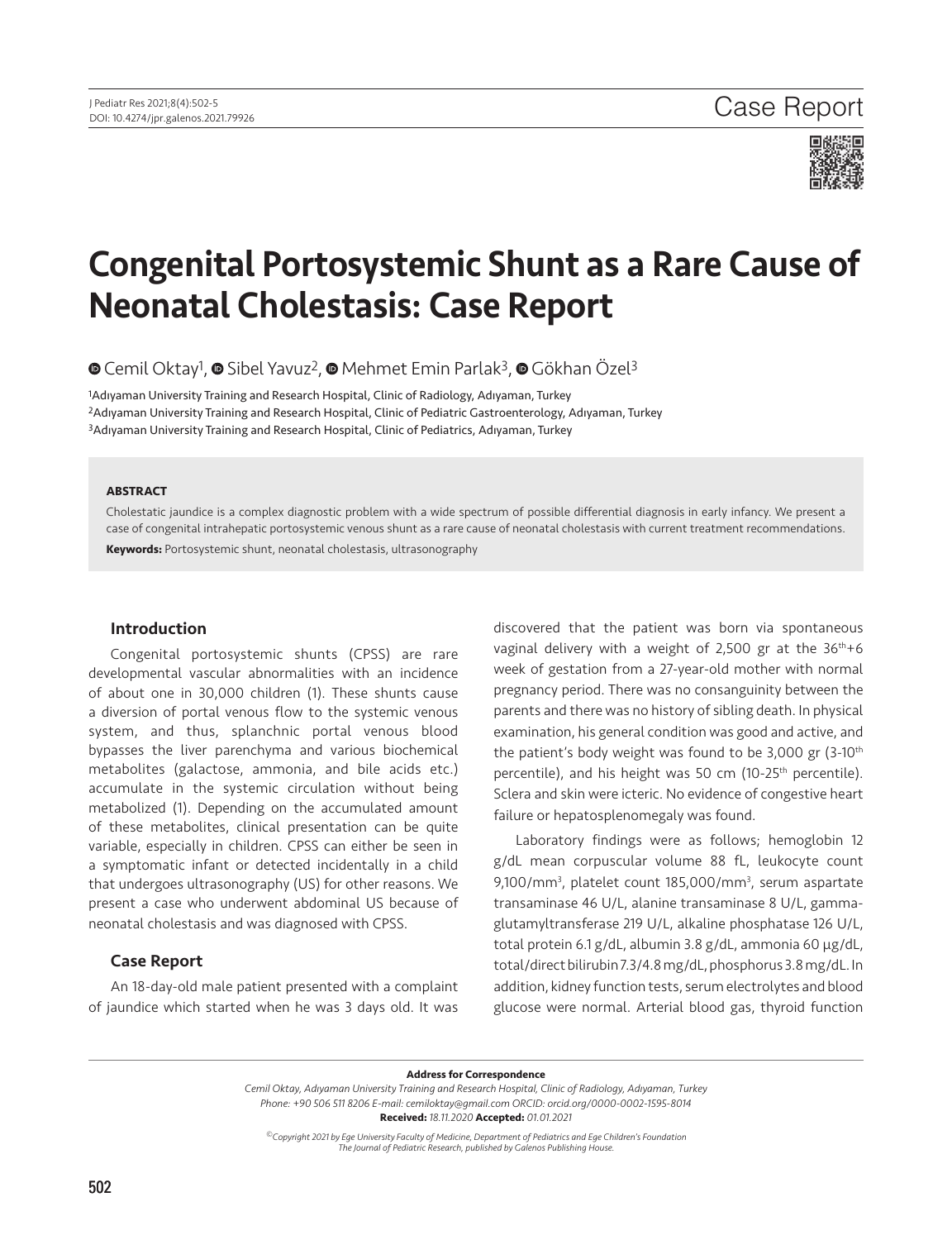test, alpha-1 antitrypsin level, ferritin, complete urinalysis, prothrombin time, activated partial thromboplastin time were normal, and serological examinations for hepatitis A, B and C viruses, cytomegalovirus, Epstein-Barr virus, toxoplasma, rubella and human immunodeficiency virus were negative. In screening for hereditary metabolic disease, the reducing substance in the urine was negative, and urineblood amino acids and organic acid analysis in the urine by tandem mass spectrophotometer were normal. Blood and urine culture were normal. Echocardiographic evaluation was normal. Eye examination revealed no signs of metabolic disease or cataract. Abdominal ultrasonography was performed for neonatal cholestasis.

In ultrasonography, normal liver contours and parenchymal echo pattern, and parenchymal millimetric rough calcifications in the right subdiaphragmatic area were observed. The gallbladder was normal and no cord sign was noted. Common bile duct and intrahepatic bile ducts were normal. Doppler ultrasonography examination showed that the main portal vein and hepatic artery were normal in diameter and flow pattern. However, the left portal vein diameter was increased and the right portal vein was significantly hypoplastic. Also, there was an aberrant venous connection (3x1.5 mm) between the inferior vena cava and portal vein at the bifurcation level (Figure 1). Hepatic veins showed normal phasic flow and diameter but in the inferior vena cava, there was increased turbulent flow and diameter at the shunt level. There was no evidence of portal hypertension. Liver computed tomography angiography was performed to confirm the findings described on ultrasound and to evaluate other vascular structures, and a single isolated shunt was detected on tomography (Figure 2).

Vitamins A, D, E, K and ursodeoxycholic acid were started as treatment. The patient, who did not develop complications such as portal hypertension, heart failure or hepatopulmonary syndrome during the follow-up, was discharged after 1 week of hospitalization with good activity, nutrition and weight gain. The family was informed about possible complications and called for regular follow-ups. In the check-up ultrasound examination that was performed in the 3<sup>rd</sup> month, the shunt was completely closed, and band-like linear hyperechogenicity was observed in this area (Figure 1). In addition, the hypoplastic right portal vein diameter was increased compared to the previous examination and the left portal vein diameter had returned to normal (Figure 1). Over time, sclera and skin returned to normal colors and the bilirubin values returned to normal in the sixth month of follow-up. During the whole follow-up,



Figure 1. Ultrasound images at the time of diagnosis (a-b) and at third month check-up (c-e). Figure 1a shows the hypoplastic right portal vein (RPV) and the left portal vein (LPV) with increased diameter. Also, porto venous shunt (PVS) is observed between the inferior vena cava (IVC) and the portal vein at the bifurcation level (type 1 CPSS). Figure 1b shows increased turbulent flow and related aliasing artifacts at the shunt level in Doppler ultrasonography. Figure 1c and 1d show the closed shunt (dotted arrow) and linear echogenicities in this area. Gray scale (Figure 1d) and Doppler (Figure 1e) ultrasound images of the right portal vein (straight arrow) shows the increased diameter at the 3<sup>rd</sup> month checkup, compared to Figure 1a



**Figure 2.** In the axial plane serial images of liver computed tomography angiography; the inferior vena cava (asterisk) is seen in Figure 2a (asterisk) and Figure 2b. Figure 2c shows the shunt extending from the portal bifurcation to the inferior vena cava (white arrow). While enlarged portal bifurcation is observed in Figure 2d and 2e, the main portal vein (arrowhead) observed in normal calibration is seen in Figure 2f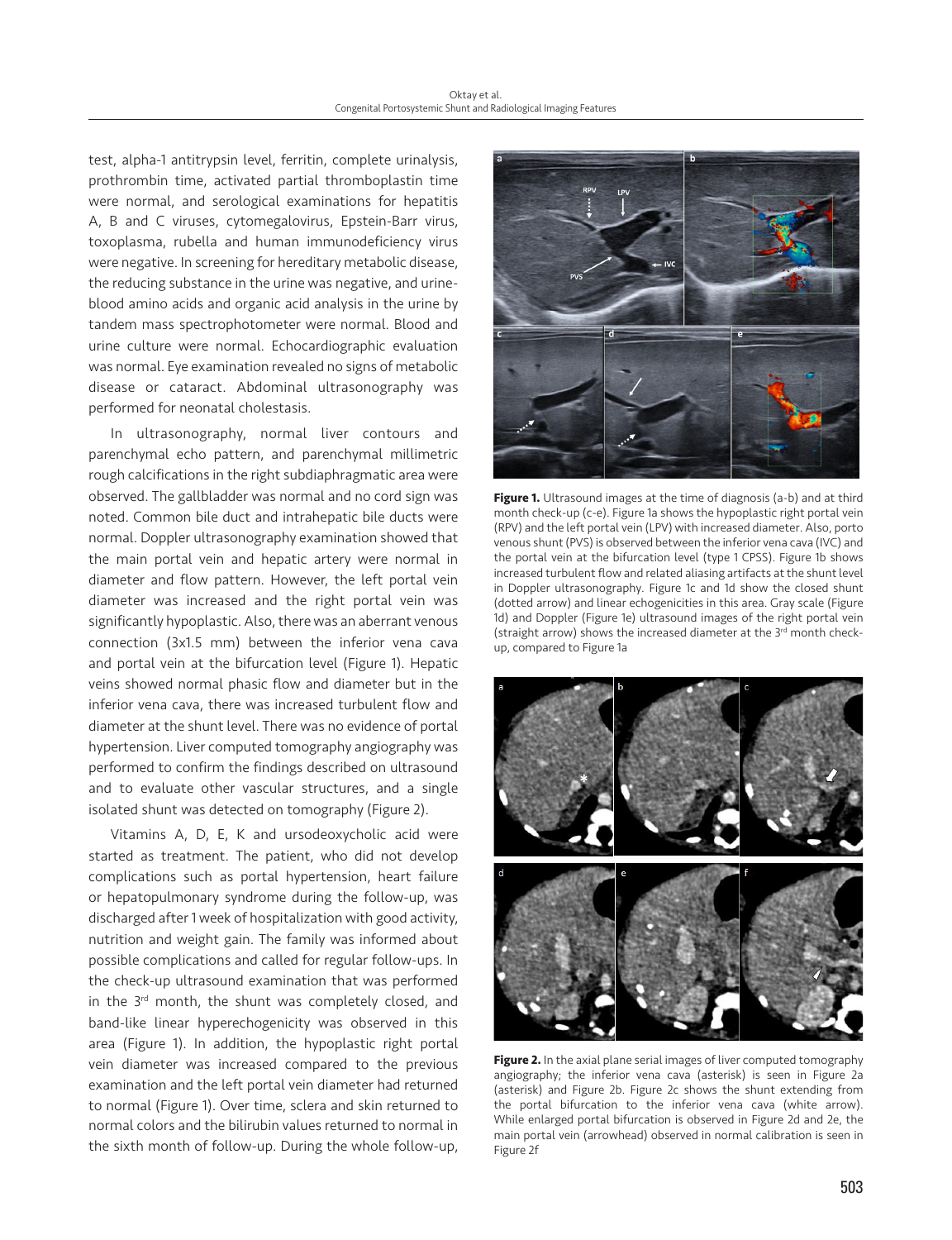the patient had a lively appearance with normal sleep habits and diet for his age.

The authors declare that informed consent was obtained from the parents for the publication of this case report.

# **Discussion**

CPSS are rare, developmental anatomical abnormalities, resulting in a diversion of portal venous flow to the systemic venous system. CPSS are divided into extrahepatic (abernethy malformation) and intrahepatic types according to their anatomical features (1). Congenital intrahepatic shunts were subdivided into 4 morphological types by Park et al. (2) as follows;

Type 1: a single large shunt connecting the right portal vein to the inferior vena cava

Type 2: a localized peripheral shunt in one hepatic segment where one or more communications are found

Type 3: a communication between the peripheral portal vein and the hepatic veins through a portal vein "aneurysm"

Type 4: multiple and diffuse portosystemic shunts in several segments

CPSS can cause a wide range of clinical symptoms, ranging from asymptomatic patients to those with severe symptoms and complications. Hepatic encephalopathy, pulmonary hypertension, and hepatopulmonary syndrome are the most outstanding symptoms and portosystemic shunt cases can lead to a large extent of metabolic irregularities, while damage to other organs can be seen in a very few cases (3). In the perinatal period, neonatal cholestasis, hyperammonemia, hypoglycemia and hypergalactosemia can occur and should be differentiated from other congenital anomalies such as biliary atresia and accompanying metabolic diseases (4,5).

Due to the wide variability in clinical manifestation, imaging plays a crucial role in the recognition of shunt and accompanied malformations. Doppler ultrasonography is the key imaging modality to show the presence of the shunt and its type. In addition, Doppler ultrasonography can be used to confirm the direction of shunt flow, to calculate the shunt ratio (by dividing the total blood flow volume at the shunt by the total portal vein flow) and for the follow-up of CPSS (6).

Abdominal cross-sectional imaging can provide additional information about the shunt anatomy and characterize any potential focal liver lesion. Although MR angiography can decrease the ionizing radiation exposure especially in pediatric patients, computed tomography angiography is considered the first line screening method (7). This is due to the fact that this method can show even small portosystemic shunt branches properly.

Currently, there is no standard therapeutic approach available for portosystemic shunts which has been adopted for large studies. Treatment options are shaped according to the type of shunt and its clinical course. For those patients with asymptomatic intrahepatic shunts, as is frequently the case in children, follow-up without treatment is recommended. Clinical manifestations are frequently seen in adulthood or in those patients with a shunt ratio greater than 60%; and treatment is recommended at the onset of clinical manifestations (8,9). To date, there is no guide recommending early treatment to prevent undeveloped complications. In those patients with mild clinical signs, intrahepatic small shunts may regress within one year and close spontaneously with a resolution of symptoms (7). Spontaneous closure of intrahepatic shunts often occurs in children with newborn cholestasis, in girls and in those patients with type 4 shunts (10). In contrast to these, extrahepatic shunts and patent ductus venosus are less likely to close (10). It is recommended that all shunts which persist after 1 year of age should be closed regardless of whether complications develop or not (7). The main goal of the treatment is to close the shunt without causing secondary portal hypertension, and shunt occlusion options vary from the least invasive percutaneous endovascular procedures to surgical correction with liver transplantation as a last resort (6).

Intrahepatic portosystemic shunts are unusual vascular anomalies which might be detected as a cause of neonatal cholestasis. This pathology, which can only be diagnosed radiologically, should be on the differential diagnosis list in each examination that is performed for cholestasis. Familiarity with Doppler ultrasonography features of intrahepatic portosystemic shunts could help to diagnose affected patients and to choose the best therapeutic approach.

## **Ethics**

Informed Consent: The authors declare that informed consent was obtained from the parents for publication of the case.

Peer-reviewed: Externally peer-reviewed.

## Authorship Contributions

Data Collection or Processing: M.E.P., G.Ö., Analysis or Interpretation: M.E.P., G.Ö., S.Y., Literature Search: C.O., Writing: C.O.